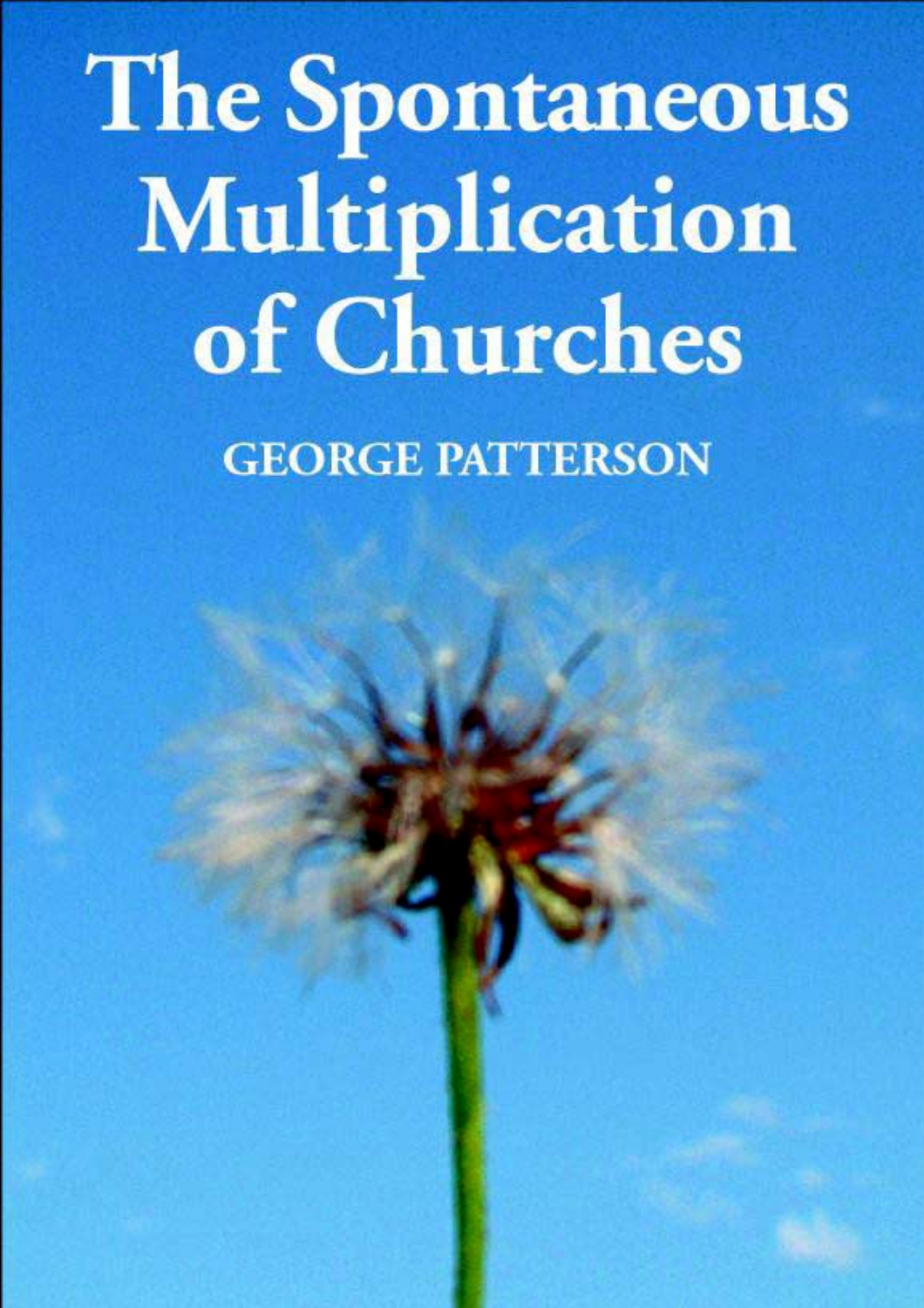### **The Spontaneous Multiplication of Churches**

#### *George Patterson*

**O**ur Lord sends us to disciple every "nation" (people group) by training them to obey all His commands (Matt 28:18-20). This means that we disciple a "nation" only when it is permeated by obedient disciples who group) by training them to obey all His commands (Matt 28:18-20). This means that we disciple a "naalso disciple other unevangelized peoples. So we don't fulfill the mandate by simply starting one church amidst a people. We, or those we send, must start the kind of church that grows and reproduces spontaneously as churches will, in daughter churches, granddaughter churches, great-granddaughter churches and so on. *Spontaneous* reproduction of churches means the Holy Spirit moves a church to reproduce daughter churches on its own, without outsiders pushing it (Acts 13:1-3).

I began training pastors in Honduras in a traditional theological institution and had the traditional problems for the traditional reasons. I assumed the bright young men I trained were dedicated because they came to our resident Bible school. Our plan was for them to return to their home towns as pastors. But the graduates found the gold lettering on their diplomas did not go well with the white-washed adobe walls back home. It enabled them, however, to earn more in the office of the Dole Banana Co.

My raspy supervisor had the gall to blame us teachers; he told us, "Close the school; start discipling the people."

"No," I argued, "that's too hard."

"Excuses! They're poor, semi-literate, subsistence farmers but you teach as though they were educated, middle class Americans."

I wrote my missionary buddies from language school, now spread all over Latin America, fishing for sympathy. They had the same problem!

"I'm a teacher without a classroom!" I complained.

"So," my supervisor rasped, "teach by extension." "What's that?"

He handed me a smelly old saddle, explaining, "You're promoted. This is the Chair of Evangelism and Church Planting in your new extension Bible institute."

After a few weeks of blisters on my south side I learned to communicate with the mission mule and announced, "Hey, I can do this TEE stuff. It's great."

My supervisor warned me, "Then your students had better raise up and pastor their own churches or we'll close down this Theological Education by Extension, too."



George Patterson teaches in the Division of Intercultural Studies at West-

ern Seminary in Portland, Oregon. He coaches and trains missionaries to multiply churches in many areas of the world. He worked for 21 years in northern Honduras through a program of Theological Education and Evangelism by Extension.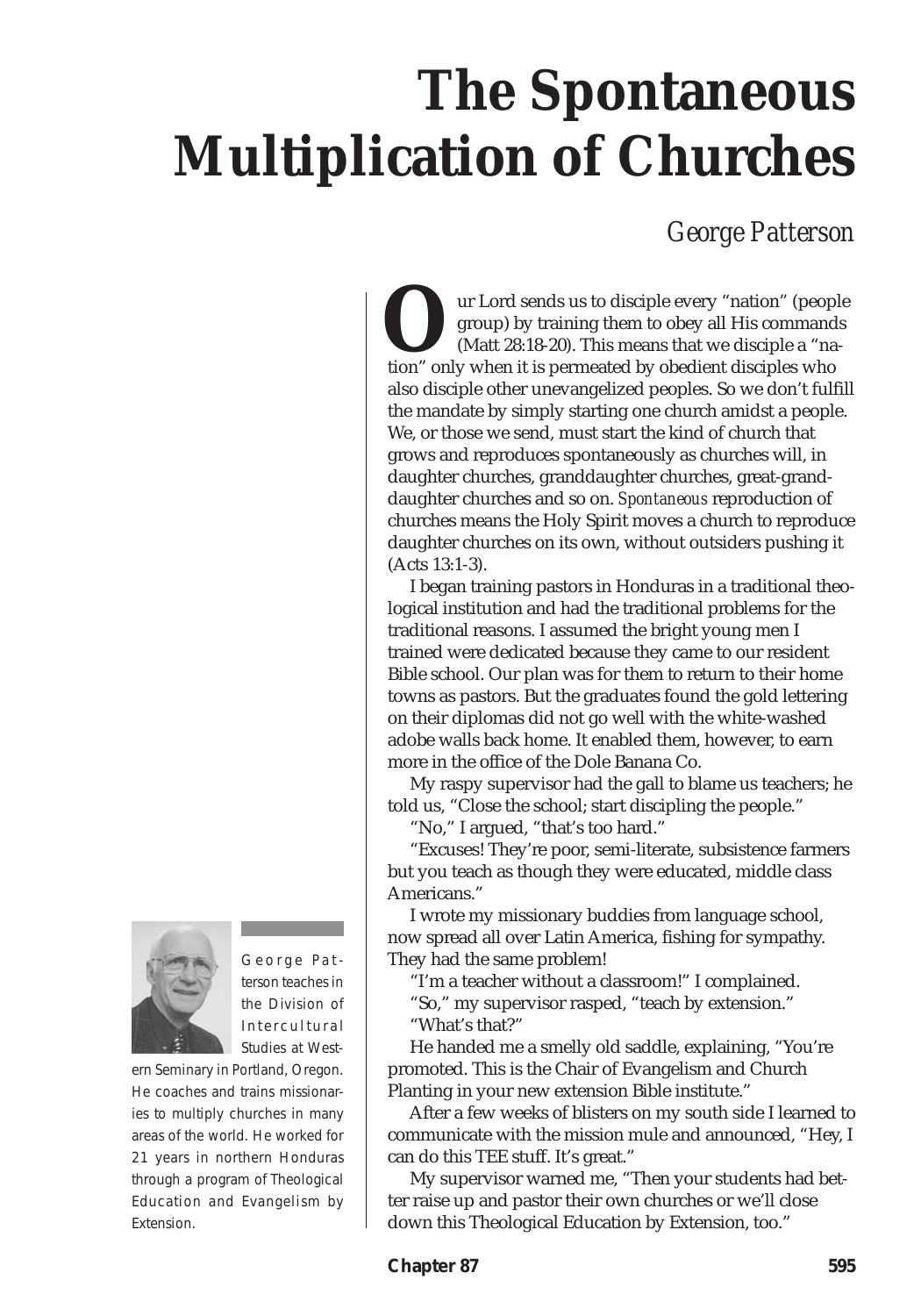I took the pastoral studies to family men (Biblical "elder" types) in the poverty-ridden villages, mountains and cities. Unlike their single young sons, they had crops, jobs or family responsibilities that kept them from going off to our resident Bible school. They also lacked the education to absorb its intensive teaching. But these older men, with roots in their villages and barrios, could begin pastoring with the respect of their people easier than the single young men could. By God's mercy I slowly learned to evangelize and disciple these *elders* in a way that enabled them to raise up and pastor their small village churches. As will be the case in many of today's remaining unreached fields, we began to see growth not through any one church growing big or fast, but through the slow, steady reproduction of many small churches.

I could have avoided years of struggle searching for principles of church reproduction had I looked first in the operator's manual. New Testament discipling principles, conscientiously applied, are enabling churches to reproduce in Honduras and many other fields. Field testing of programs based on these principles give consistently good results in Latin America and Asia, including hostile fields where evangelism is illegal.

We must distinguish between these general *principles* and culture-specific *applications*. Biblical principles themselves, if applied with culturally relevant methods, should enable churches to reproduce wherever there is plenty of "good soil." Theologically speaking, good soil for the gospel seed to take root in and multiply is *bad people*, and lots of them (Rom 5:20-21; Matt 13:18:23; Eph 2:1-10).

The simplicity of the principles disappoints some educators. They expect something more sophisticated, at least new or expensive. Missionary or not, one can multiply disciples doing these four simple things:

- 1. Know and love the people you disciple.
- 2. Mobilize your disciples to edify immediately those they are discipling.
- 3. Teach and practice obedience to Jesus' basic commands, in love, before and above all else.
- 4. Build loving, edifying accountability relationships between disciples and churches in order to reproduce churches.

#### **1. Know And Love the People You Disciple.**

We must know and love a people before we can disciple them. When Jesus told His disciples to "Look at the fields," they were finding it hard to love the Samaritans around them; they could not see them receiving God's grace.

#### *Limit Your Area of Responsibility to One People or Community.*

We must focus on one people group, the one God has given us. Paul knew his area of responsibility before God (2 Cor 10:12-16; Acts 16:6-10; Gal 2:8). He knew what kind of churches to plant and where. For a *movement of church reproduction* a church planting team needs a clear focus from God. My area was "the Spanish speaking people of the Aguan Valley and surrounding mountains." It helps to be exact.

At home or abroad every discipler needs to ask: "For whom am I responsible?" If a missionary fails to do this, the geographic and ethnic limits of his ministry remain blurred. He will jump from opportunity to opportunity. I asked one of these wandering gold prospectors in Central America what his area of responsibility was. "Oh," he said, "I am winning the country for Christ." He goes from city to city preaching in prisons and army camps; he bombs villages with tracts from his Cessna. It's fun and folks back home eagerly finance it. But he will never plant a reproductive church until he learns to hold the people of a community in his heart.

Choosing your people in a new field needs study and prayer. Confer with other missionaries, nationals and God Himself for guidance.

Knowing a people means touching the heart of individuals. Laughing with those who laugh. Weeping with those who weep. Playing marbles with 2-year old Chimbo and checkers with his grandpa (or whatever they play in the town square). It may help if you let him beat you. This applies to arguing religion, too. It's dangerous always to be "right" when you're the new kid on the block. Learn to appreciate the people and their ways, even the toothless old men. Listen and learn until you have discovered those things in their folk religion or culture that help communicate the gospel.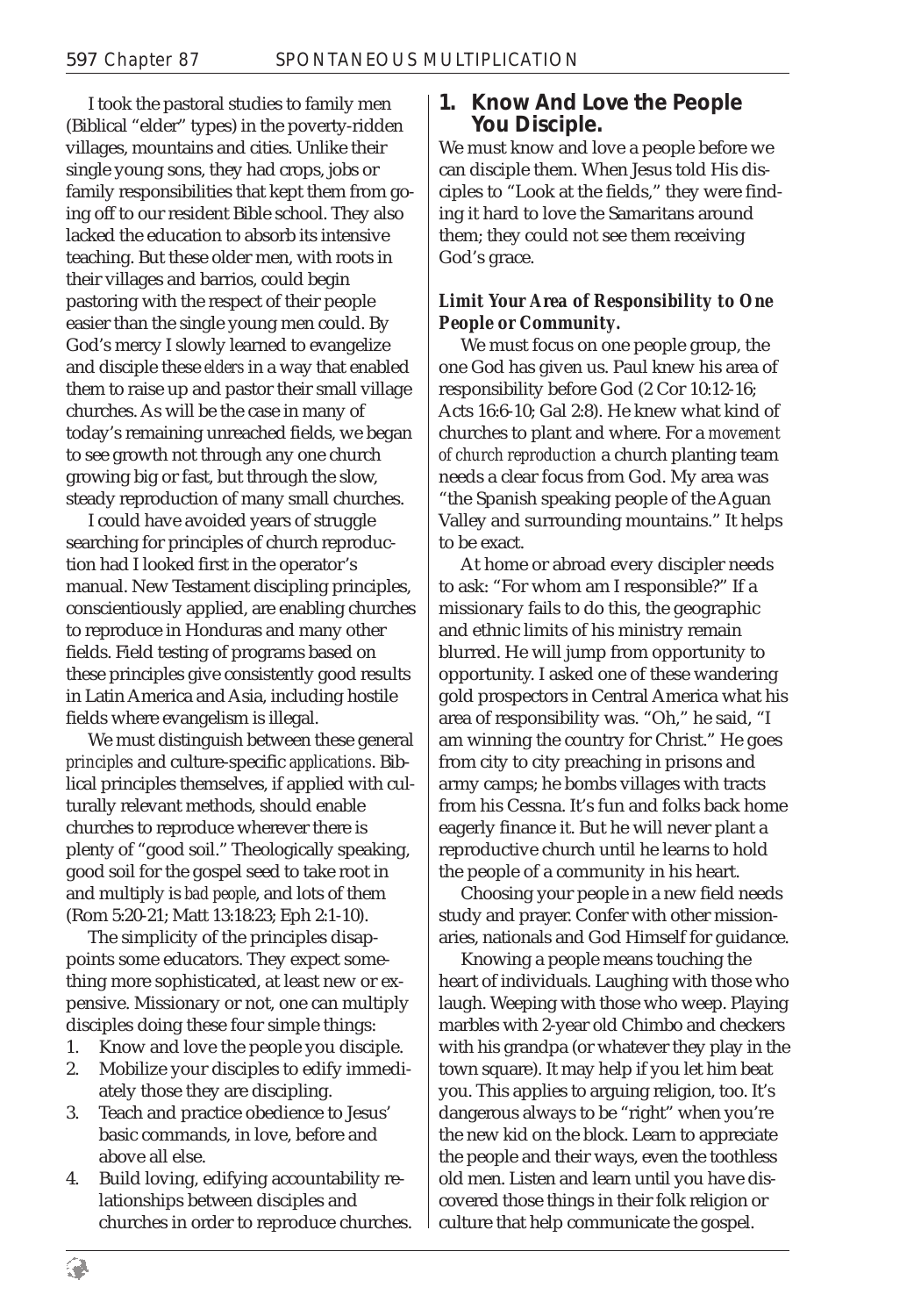Once you know your area and people, discern which segment among them is most receptive to you and to Jesus Christ. To penetrate restricted, resistant fields, aim *first* at the working class or an oppressed minority. This contradicts some popular church growth theories. We are not dealing with second generation growth in Pasadena, California, however, but the *initial beachhead* where people get a curved blade in their ribs for witnessing. Jesus did not begin His public ministry among the influential middle class and natural leaders in the political nerve centers of Rome or Jerusalem, but with the working class upriver in Galilee where they spoke Hebrew with a backwoods accent—otherwise He would have been crucified prematurely.

#### *Let the Church Be of the People.*

Like most inexperienced church planters I started "preaching points" at first, instead of genuine New Testament churches. Someone went every week to a community where a group gathered to hear their pulpit oratory and sing (well, at least to sing). Converts were not baptized. Local leaders were not trained. The Lord's Supper was neglected. No one knew for sure who were Christians. Obedient, sacrificial discipling gave way to entertaining (a tradition brought by American missionaries). Preaching points develop a personality of their own; they stubbornly refuse to evolve into obedient, giving, reproductive churches. They become sponges soaking up the time and efforts of outside workers and producing nothing—except where God's sheer mercy overrides our routine.

Find what a church's people can do and plan that, before planning its structure, forms and organization. I hope it takes you less time than it took me to learn that formal pulpit preaching is ineffective (often illegal) in many of today's remaining unreached fields. You can preach the Word with power in many other ways, if you know your people. We used dramatic Bible reading, songs with music and lyrics composed by nationals, poems, symbols and story telling. They sang with more enthusiasm when they composed songs in the local style.

Let the new church's self-identity be evident. Know exactly what you are aiming at

within the community: a well defined body of obedient disciples of Jesus Christ. Once I made the mistake of allowing more outside helpers to be present than members of the community during the first baptism and celebration of the Lord's Supper. The church died at birth. There must be a majority from the community itself, especially at the first baptism or worship meetings, or the church is not born as a distinct entity within the community. Our converts felt that they had simply been added to some organization of the outsiders. I robbed them of the thrill of looking at each other and saying, "*We* are now the church here!" They must see the new church being born as a part of their community.

#### *List What You Will Do to Reproduce Disciples Among a People.*

Let's assume you research well all the factors: race, culture, logistics, urban versus rural backgrounds, language similarities, education and economic levels, etc. You learn the language. Then you go in a crowded bus to your new field, with a team of church planters as similar to the local people as possible in every aspect. Some or all of them may be from another developing country. You are happy because they do not have to make that long cultural leap that delays church planting by years (the less responsive the people are to missionaries, the more crucial this cultural fit). Now you finally arrive, unpack your toothbrush, take a deep breath, pray, step out the door and find fifty thousand people living around you who think Jesus was John Wayne's cousin. Now what?

What you do first often determines the direction of your work, for good or bad, for years to come. Will it lead to reproductive churches? The right steps will vary for each field but will always include teaching the converts first to obey Jesus' basic commands (Matt 28:18-20). Take the shortest route possible to start a real church: a group of believers in Christ dedicated to obey His commands. In a pioneer field let it start small, perhaps with only three or four members. It will grow if you disciple the people as Jesus said.

Avoid institutions if possible at this beachhead stage (community development programs unrelated to church planting, schools,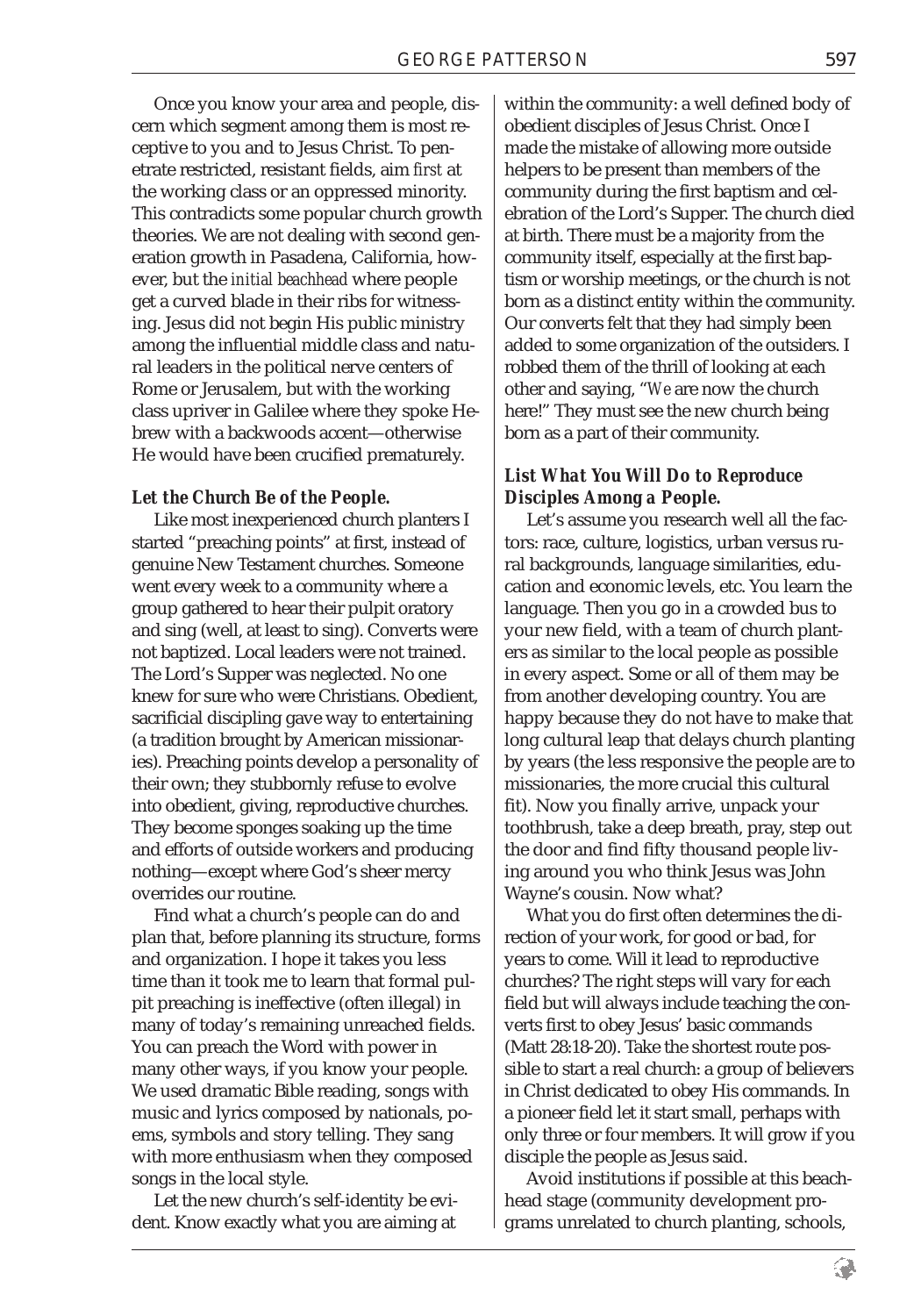clinics, etc.). It's best to let these come later. In Honduras we developed community development work but it grew out of the churches, not vice versa. We taught obedience to the great commandment of loving our neighbor in a practical way. A poverty program can aid church planting if the two are integrated by the Holy Spirit. But churches dependent on charitable institutions are almost always dominated by the foreign missionary and seldom reproduce.

To start a church that will multiply in the normal way in a *pioneer* field with no experienced pastors nor organized churches, take the following steps (change them where local circumstances require it):

- 1. Witness first to male heads of households. We often told them Bible stories they could pass on immediately, even before being saved, to their own family and friends. We went with them to show them how. But why *male* heads of families? We worked in a macho culture (right where the word *macho* came from, where men carried sharpened machetes and used them readily). Female leadership, right or wrong, limited the outreach of brand new works. Later, when a church was established with male pastor and elders, women could take a higher profile. Be sensitive to your community's norms, especially in the first impressions you give of the church.
- 2. Baptize all repentant believers without delay (entire families when possible). At first I acted as though a big buzzard were perched on my shoulder just waiting to pounce on our converts that fell away; I delayed baptism to make sure they were "safe." But I soon saw that the very reason many fell away was my distrust. That's the funny thing about God's grace; He wants us to let it slop over on the unworthy (Rom 5:20-21).
- 3. Provide a style of worship that new elders-in-training can lead and teach to others. Don't invite the *public* until local leaders can lead the services. Celebrate the Lord's Supper weekly as the center of worship, especially until local men are mature enough to preach in an edifying, humble way.
- 4. Organize a provisional board of elders as soon as mature men are converted. Show them how to win and pastor their own people right away. Remember, this is for pioneer fields with no experienced pastors nor well organized churches. We, like Paul, must use the best men God gives us as the churches multiply, or the new disciples have no leadership at all (Acts 14:23).
- 5. Enroll these new elders in pastoral training on the job. Don't remove them from their people for training. Meet with them every two or three weeks (more often if possible) until they are mobilized.
- 6. Provide a list of activities planned for the congregation, starting with the commands of Christ and His apostles. Let everyone know where he is going and what he needs to learn for each activity. Use this as a check list to monitor the progress of the elders you train, in both their studies and pastoral work, as they mobilize their own people in ministry.

#### **2. Mobilize Your Disciples Immediately to Edify Those They Are Discipling.**

To build up the church as a living, reproducing body, Paul instructs pastors and teachers to train the members of the church for the ministry, to edify the Body of Christ (Eph 4:11-12).

#### *Build Edifying Relationships with the Leaders you Disciple.*

Like most new missionaries, I took myself too seriously. I worried about what my disciples were up to. It took me years to learn to sit back with my coconut milk, laugh at my own goofs and trust the Holy Spirit to do His work in my students. How can we enable the leaders we train to edify each other and their people through personal, loving relationships?

Paul left his pastoral disciple Timothy behind to work with the elders in newly planted churches with these instructions: "The things you have heard from me…these entrust to faithful men who will be able to teach others also" (2 Tim 2:2). How dynamic and reproductive this loving "Paul-Timothy" relationship between teacher and student! If you have not yet tried to teach the way Jesus

€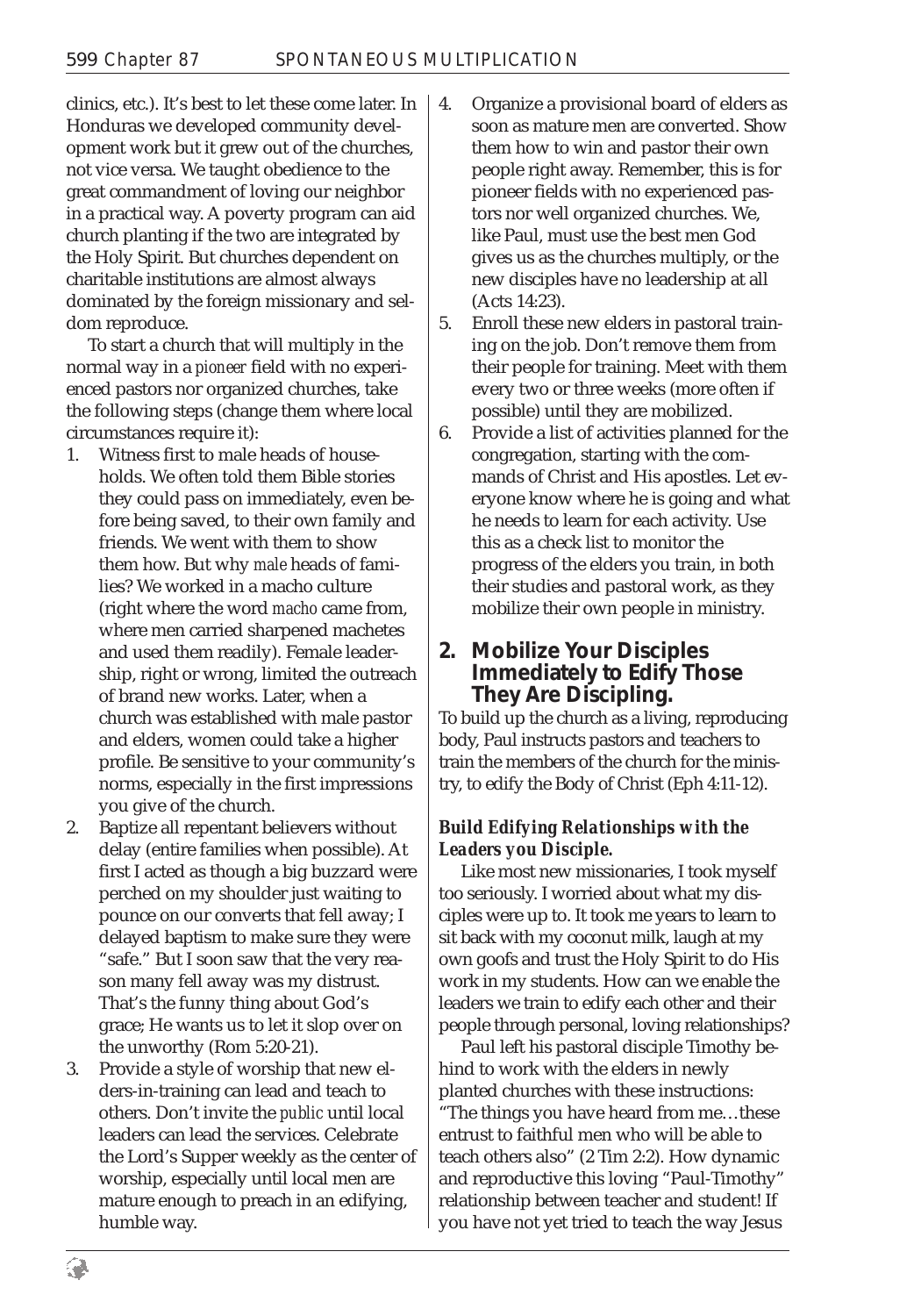and His apostles did, you are in for a blessing. If it frightens you, start with just one or two potential leaders. Train them on the job; take responsibility for their effective ministry. Personal discipling does not mean "one-onone" (Jesus taught twelve), nor is it just to deal with personal needs (Jesus spent most of His time personally discipling the top level leaders of the Church, the very apostles).

In Honduras I usually taught from one to three students, in a way they could imitate and pass on to others immediately. I helped each one have an effective ministry. I taught and modeled what he would pass on to his own people and his own pastoral trainees in the daughter or granddaughter churches. These taught other elders who taught still others as Paul instructed Timothy. The chain

# **A Passive, Pastor-centered Church** A weak pastor dominates his church.

#### **Interaction in a Dynamic Church**

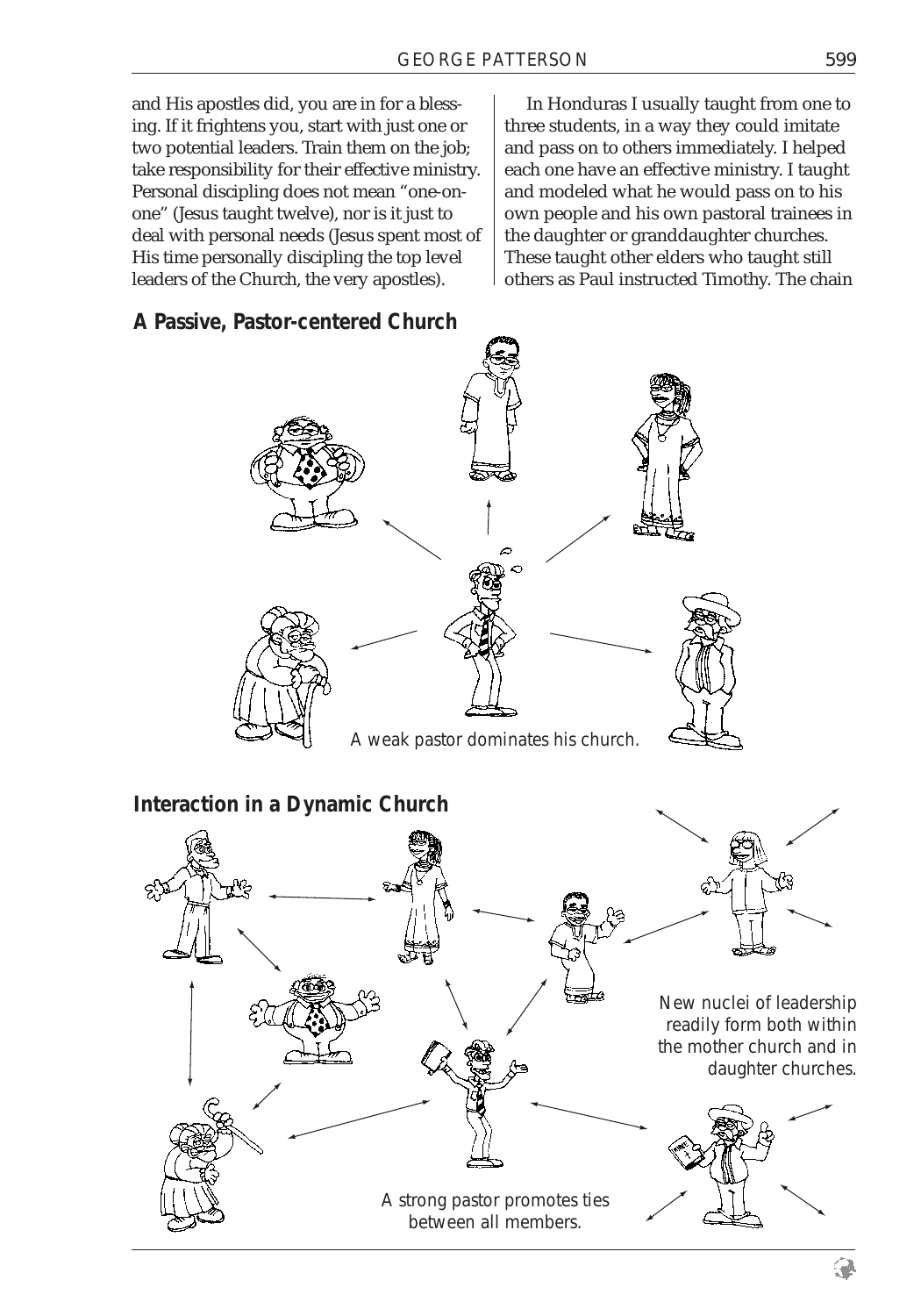grew to over a hundred pastors in training, all elders of churches. As soon as a new church was born, the outside worker enrolled a local leader, normally an elder highly respected by his people, and began passing on to him the same doctrine and materials as he was receiving himself. This new "Timothy" taught the rest of the new elders in his young church. It kept multiplying as long as each discipler did *everything* in a way his students could imitate immediately. I stopped teaching and preaching in the professional way in which I was used to (they admired it, but could not imitate it). I stopped using electronic equipment including movies, and anything else that was not available to all our workers. That's hard on a gadget-oriented westerner used to gadgets and conditioned to using the very latest technology for the glory of Christ.

Once we developed loving, Paul-Timothy discipling relationships we seldom had to discuss church planting. The Holy Spirit channeled the Word of God through these relationships to mobilize the Timothies and church reproduction took care of itself. At first I failed to trust the Holy Spirit and pushed the men myself. I dictated rules and prerequisites to keep the doctrine and the church pure and to make sure the men did their job. It stifled the work; one bitter failure followed another. I prayed, "Lord, I don't want a big ministry of my own; just let me help the Hondurans have a good ministry." God answered this prayer. I also learned through disappointments to let the people themselves decide on their own leaders, using 1 Timothy 3:1-7.

We learned not to plant the churches first then train the leaders for them; nor did we train the leaders first then tell them to raise up their churches. We married the two efforts in one ministry. My American culture pushed me at first to compartmentalize our organization, isolating its ministries. But I learned to let the Holy Spirit integrate diverse ministries and gifts in the united body (1 Cor 12:4-26).

I also began with education objectives that focused on educating the leader. But according to Ephesians 4:11-16, our education should seek only to edify the *church* in love. I

had to discipline myself to keep my student's people in view as I taught, and not focus only on my student and the teaching content.

Before I learned to imitate the way Christ and His apostles discipled, I was satisfied if my student answered test questions correctly and preached good sermons in the classroom. I neither saw nor cared what he did in his church with what he was learning. I slowly learned to see beyond my student to his ministry with his people. I responded to the needs of his church by listening at the beginning of each session to the reports of my students. Then I often set aside what I had prepared and taught rather what each student's people needed at that time.

It was hard at first to let the developing churches' needs and opportunities dictate the order of a functional curriculum. In time much of my discipling, like the teaching of the Epistles, became *problem solving*. Yes, if we start reproductive churches we will have problems. The apostles did, too. To avoid problems, don't have children and don't have churches.

#### *Encourage Edifying Teaching Relationships Between Leaders and Their Disciples.*

The pastor or leading elder sets the example for all the leaders. They in turn enable all the members of an infant congregation to minister to each other in love. A weak pastor dominates his congregation. He tries to do everything, or delegates it in a demanding way. He herds rather than leads (both Jesus and Peter prohibit herding in a demanding way: Matt 20:25-28; 1 Pet 5:1-4). Where do you suppose pastors on the mission field pick up the bad practice of herding others? It's not all cultural; they learned it from us missionaries. I furnished the only model the new pastors had in our pioneer field. Because of my superior education and resources, I made the decisions for my less educated colleagues. At the same time, like most new missionaries, I felt insecure and overprotected the first churches. A strong missionary, like a strong pastor, does not fear to give authority and responsibility to others. He does not force gifted, willing workers into existing slots in his organization, but rather builds ministries around them.

Э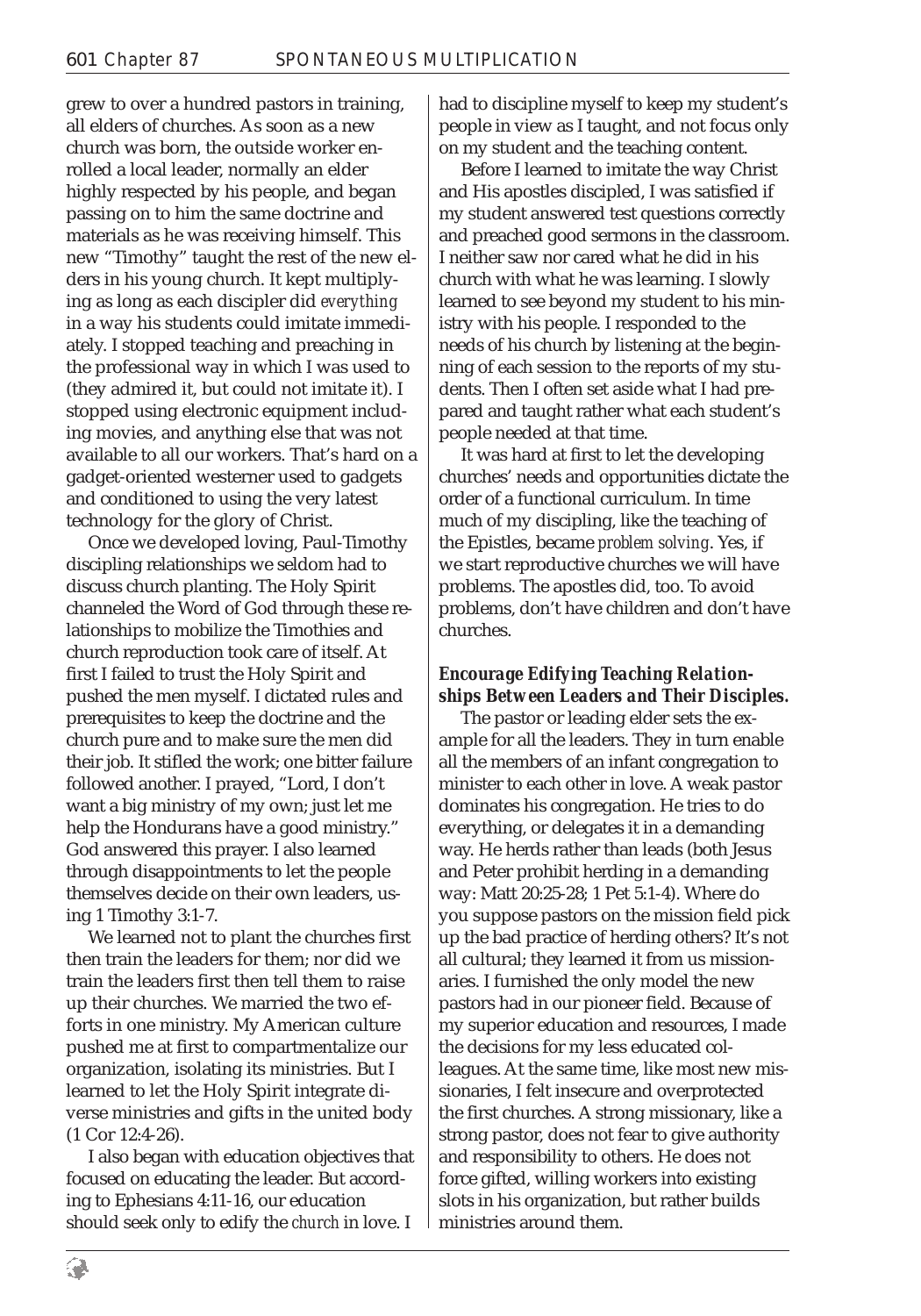#### **3. Teach and Practice Obedience to Jesus' Commands in Love, Above and Before All Else.**

Jesus, after affirming His deity and total authority on earth, commissioned His Church to make disciples who obey all His commands (Matt 28:18-20). So His commands take priority over all other institutional rules (even the hallowed *Church Constitution and Bylaws*). This obedience is always in love. If we obey God for any other reason, it becomes sheer legalism; God hates that.

#### *Start Right Out With Loving Obedience to Jesus' Basic Commands.*

To plant churches in a pioneer field, aim for each community to have a group of believers in Christ committed to obey His commands. This definition of a church might get a D minus where you studied theology; but *the more you add to it, the harder it will be for the churches you start to reproduce*. We asked our converts to memorize the following list of Christ's basic commands:

- 1. Repent and believe: Mark 1:15
- 2. Be baptized (and continue in the new life it initiates): Matt 28:18-20; Acts 2:38; Rom 6:1-11
- 3. Love God and neighbor in a practical way: Matt 22:37-40
- 4. Celebrate the Lord's Supper: Luke 22:17-20
- 5. Pray: Matt 6:5-15
- 6. Give: Matt 6:19-21; Luke 6:38
- 7. Disciple others: Matt 28:18-20

Memorize them; you can neither be nor make obedient disciples unless they are basic to your Christian experience. They are the ABCs of both discipling and church planting.

#### *Define Evangelism and Theological Education Objectives in Terms of Obedience.*

Do not simply preach for "decisions;" make obedient disciples. Only disciples produce a church that multiplies itself spontaneously within a culture. Consider the two commands: "Repent and believe" and "Be baptized." In Western culture a man stands alone before his God and "decides" for Christ. But in other cultures sincere conversion needs interaction with family and friends. Faith, repentance and immediate baptism of the entire family or group—no invitation to make a decision—is

the norm (Acts 2:36-41; 8:12; 10:44-48; 16:13-15, 29-34; 18:8). Repentance goes deeper than a decision; it is a permanent change wrought by God's Spirit. We are born all over again. Few purely intellectual decisions in any culture lead to permanent, obedient discipleship.

We found that when we baptized repentant believers reasonably soon, without requiring a long doctrinal course first, the great majority then responded to our training in obedient discipleship. The detailed doctrine came later. Teaching heavy theology *before* one learns loving, childlike obedience is dangerous. It leaves a person assuming that Christianity is having Scripturally correct doctrine and he leaves it at that. He becomes a passive learner of the Word rather than an active disciple.

#### *Orient Your Teaching to Loving Obedience.*

We taught our pastors to orient all church activity to New Testament commands. As they taught the Word of God, they accustomed their people to discern three levels of authority for all that they did as a body of disciples:

- 1. NEW TESTAMENT COMMANDS. These carry all the authority of heaven. They include the commands of Jesus which inspired the apostles in the Epistles. They apply only to baptized, more mature Christians who are already members of a church. We don't vote on them nor argue about doing them. They always take precedent over any human organization's rules.
- 2. APOSTOLIC PRACTICES (NOT COM-MANDED). We cannot enforce these as laws because Christ alone has authority to make laws for His own Church, His Body. Nor can we prohibit their practice because they have apostolic precedent. Examples include: holding possessions in common, laying hands on converts, celebrating the Lord's Supper frequently in homes using one cup, baptizing the same day of conversion, Sunday worship.
- 3. HUMAN CUSTOMS. Practices not mentioned in the New Testament have only the authority of a group's voluntary agreement. If it involves discipline, the agreement is recognized in heaven (but only for that congregation; we do not judge another congregation by the customs of our own: Matt 18:15-20).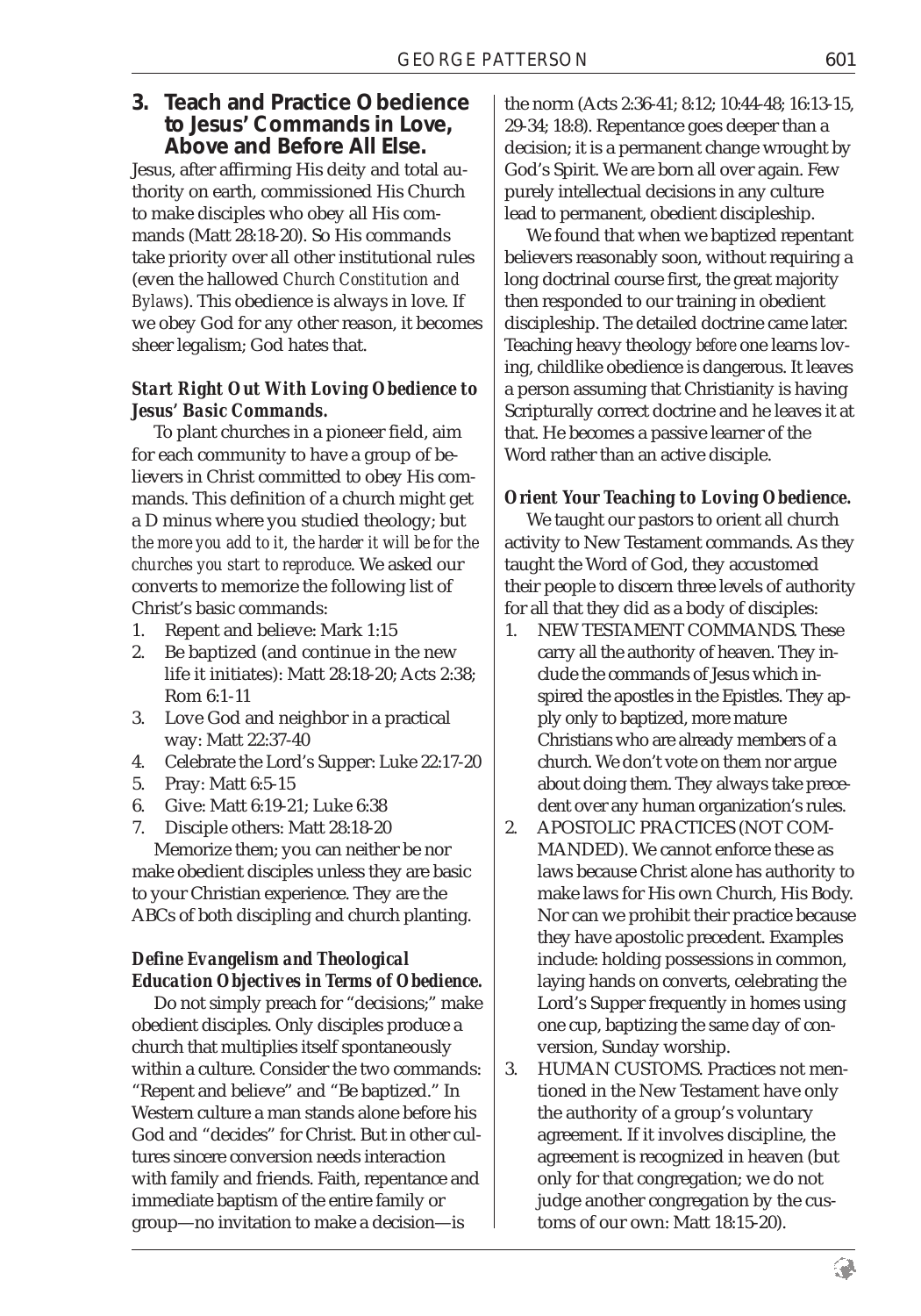Nearly all church divisions and quarrels originate when a power hungry person seeking followers puts mere apostolic practices or human customs (levels 2 or 3 above) at the top level as law.

We developed a "Congregation Activities Register" listing features of health and the essential ministries of healthy churches. This list was based on the seven general commands of Christ (repent and believe, be baptized, love God and neighbor, celebrate the Lord's Supper, pray, give, and disciple others) and other commands in the Epistles. On this menu of ministries we usually listed: evangelism, prayer, giving, pastoral care, teaching, loving neighbors, building character, counseling, worship, reproducing daughter churches, mission, and more. Under each activity in this chart we listed related studies. It became our pastoral training curriculum guide. We brought in all major areas of Bible, doctrine and church history, precisely where they best aided a church activity. Theological education paralleled church development. Each activity included reading in the relevant areas of Bible, doctrine, church history and pastoral work (all the essential elements of a traditional pastoral training curriculum) as well as questions to verify that the practical work was done. (An example of materials using this functional discipling curriculum is SEAN's *Train and Multiply* program, Casilla 61, Viña DelMar, Chile.)

The sequence in which you select items on the training menu should be based primarily on what you hear. Everything depends on the readiness of the teacher to listen to what the present needs and growth struggles are.

#### **4. Build Loving, Edifying Accountability Relationships Between Disciples and Churches in Order to Reproduce Churches.**

Healthy daughter churches need loving, edifying discipling relationships within themselves and with the mother church (Acts 11:19-30; 14:21-28 and 15:1-2, 28-31). If your church, church planting or training organization is already formed, add this personal discipling to it; don't insist on ruthless changes.

#### *Help Each New Church to Reproduce.*

Each church should send workers to reproduce daughter churches, as did the Antioch church (Acts 13:1-3). In Ephesians 4:1-12 God has promised to give "apostles" to every church (by apostles let's assume that it means "sent ones" in a general sense). These "apostles" are the ones God places in every church that have itchy feet for carrying the church's DNA to new areas. The longer you wait to mobilize a church for multiplication, the harder it is to reprogram its thinking. Teach your people the joy of sacrificing to separate from their strongest tithers and leaders, in the power of the Holy Spirit as in Antioch, to extend Christ's kingdom. After prayer, perhaps fasting, hold a formal separation service with laying on of hands, as they did. Remember, it is not the individuals that reproduce, but *congregations* that pray and are moved by the Holy Spirit. Let each new church be a link in the chain. The individual extension worker is only an arm of his church.

Ask the new church leaders to chart their own plans. They must take the initiative (don't push your plans on them; simply teach them what the Word says about their task and let them respond). For example, we asked our pastors to draw a large map, with arrows to the villages which they planned for their church to reach directly or through their daughter or granddaughter churches. Their church workers then signed their names by those towns or neighborhoods for which they would pray and plan.

#### *Show Each New Believer How to Witness to Friends and Relatives.*

The Holy Spirit flows readily through the bonds that exist between family members and close friends (Acts 10:24, 44). Keep new converts in a loving relationship with them (don't pull them out of their circle to put them in a safe Christian environment, or those very bonds which aid the spread of the gospel become barriers).

We prepared simple gospel studies (mostly Bible stories) that even illiterates could use at once to share their new faith. We accompanied them to show them how to do it, modeling it all in a way they could immediately imitate.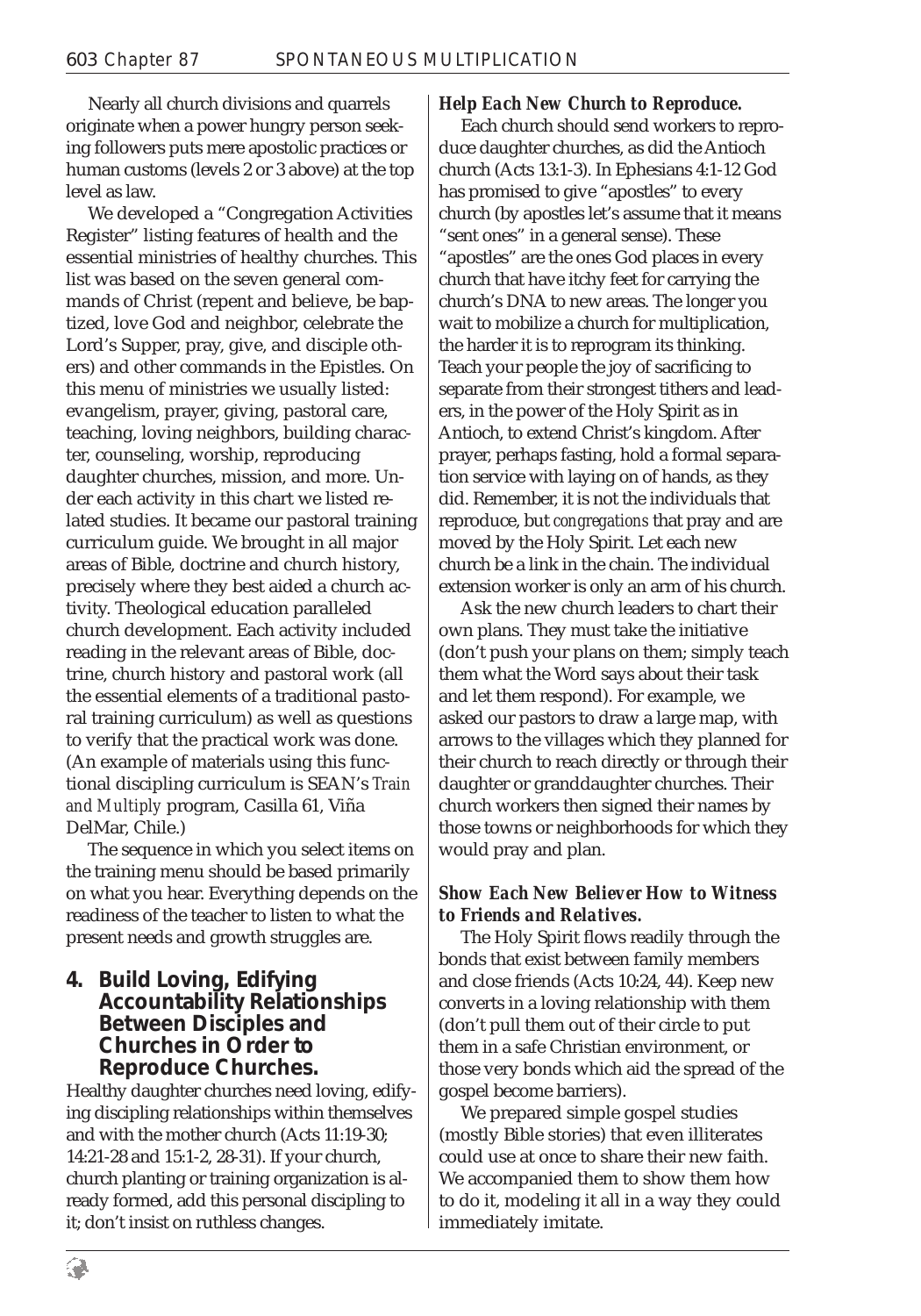#### *Build Edifying Inter-church Discipling Relationships.*

At first I applied church "body life" only to local congregations. Then I learned to build inter-church discipling relationships with accountability. Elders in one church sacrificially discipled less experienced pastors in the daughter or granddaughter churches.

Sometimes travel was difficult for an older elder, and the main worker from the daughter church rode his horse to the mother church every two weeks or so. Where the churches were one or two days' walk apart the teacher and student took turns slogging through the muddy trails.

Beware of the bad strategy of a mother church sending workers to several daughter churches at once, as though she were the only church with God's reproductive power.

The "hub" strategy (shown below) wears out the workers and discourages the mother church. God's power, inherent in all churches in which His Spirit dwells, enables a mother church to start a daughter church and train its new elders to help it develop *and* reproduce in granddaughter churches. Just disciple the disciplers and watch it happen!

The chain was not a hierarchy to control; volunteer teachers with no organizational authority worked with volunteer students. It took sweat and guts to build these loving ties

between churches, helping men to know, love and train each other for immediate pastoral ministry. In the process men were shot, put to death by machete, weakened by disease and almost drowned. It was worth it.

The modern Western missionary's most common sin is controlling the national churches. I had to learn to keep out of the way and let the Spirit's power inherent in the churches produce the ministries by which the churches were edified and reproduced. I guided, encouraged, taught the Word and counseled, but I no longer pushed. Then we saw the chain reaction; one of the extension networks produced five generations and over twenty churches. (See final diagram.)

We met occasionally to reaffirm our plans and decide which church would reach certain villages or communities. We divided our entire area of responsibility into nine regions and planned the steps to start a daughter church that would reproduce in each region. The pastoral students of the Honduras Extension Bible Institute have for many years been starting an average of five new churches a year, each of which has from one to three new pastors in training. After turning the leadership of this program over to Hondurans, it has continued to reproduce in spite of other missionaries' pressure to revert to traditional pastoral training methods.



3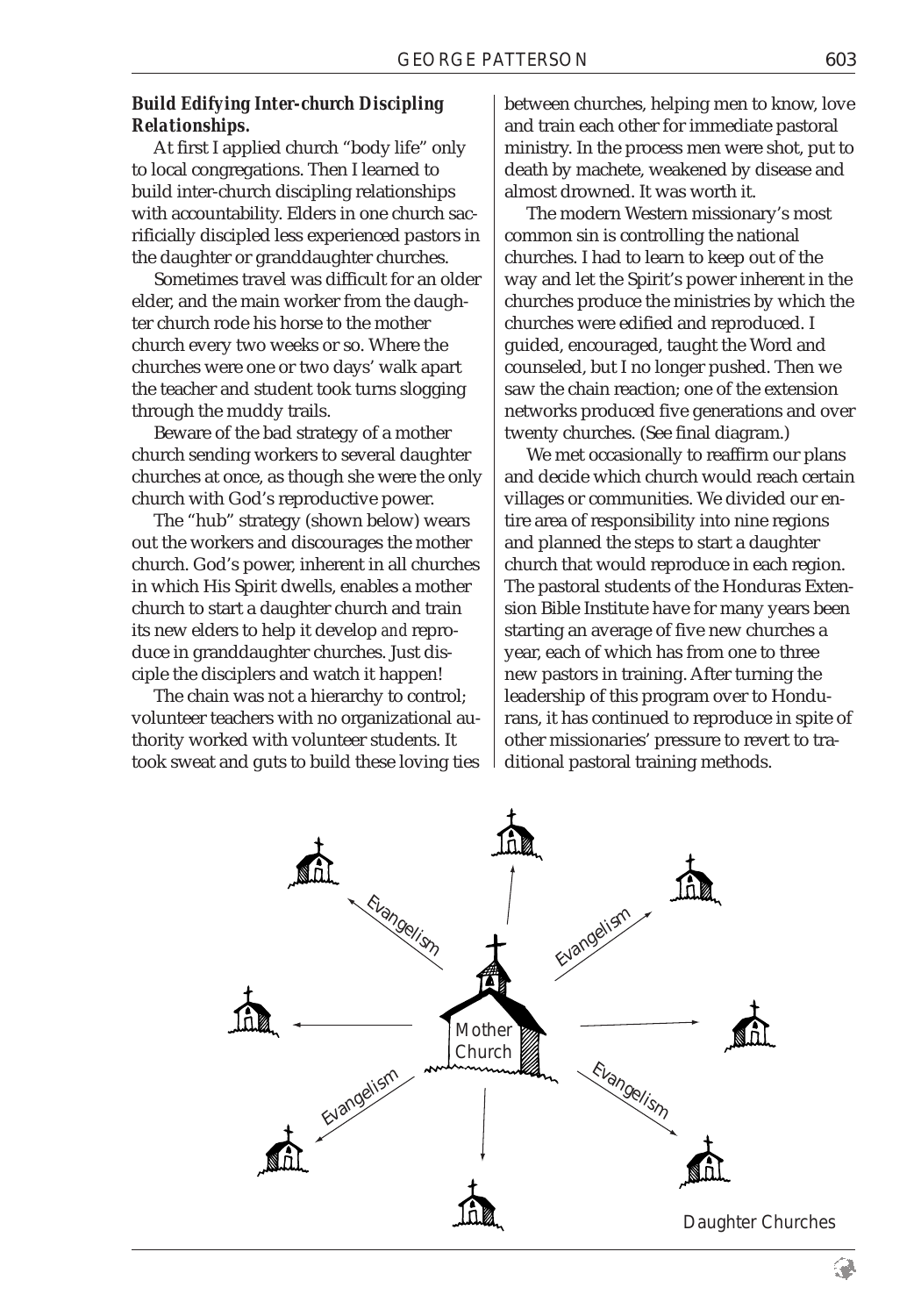

When a chain gets too long for good communication, simply reorganize the teaching relationships. Don't assume that doctrine will get watered down the longer the chain. Each Spirit-filled teacher in the chain has the same love for the Word and will rejuvenate the flow. I discovered that the strongest churches were usually one or two links removed from me, the foreign missionary. The key to maintaining the chains is loving communication in both directions. Accurate student reports from each daughter church are essential for his teacher to respond, applying the Word accurately to its life, needs and opportunities.

Pray for protection from traditions that hamper this spontaneous reproduction. We have mentioned teaching that neglects discipleship, and failure to mobilize newly repentant converts to obey beginning with baptism. Another almost universal impediment to reproduction is a missionary subsidy that stifles nationals' own giving and builds a dependent spirit. Don't rob poor believers of the blessing of sacrificial giving! God multiplies their mite by special celestial mathematics that will prosper them now and for eternity. Paying national pastors with outside funds nearly always stifles spontaneous reproduction and eventually leads to deep resentment when the source no longer equals the demand.

#### *Pray for Reproduction Power*

Each new church in a chain, like a grain of wheat, has the same potential to start the reproduction all over again. Christ's parables in Matthew 13, Mark 4 and John 15 compare the growth and reproduction of His churches to that of plants. Like all other living creatures God has created, the Church has her own seed in herself to reproduce after her own kind. Every time we eat, we eat the fruit of God's tremendous reproduction power given to plants and animals. Look around out of doors; it's everywhere—grass, trees, birds, bees, babies and flowers. All creation is shouting it! This is the way God works! Reproduction is His *style*. Pray for it! (God in His infinite wisdom acts a bit lazy when we don't ask Him to move; He limits His absolute power to our weak faith!) We ourselves don't make the church grow or reproduce, any more than pulling on a stalk of corn would make it grow. Paul plants, Apollos waters, God gives the growth. We sow, water, weed, fertilize and fence the crop, but rely on the Church's own God-given potential to reproduce. An obedient, Spirit-filled church *has* to reproduce at home or abroad. It's her very nature; she is the Body of the risen, life-giving Son of God.